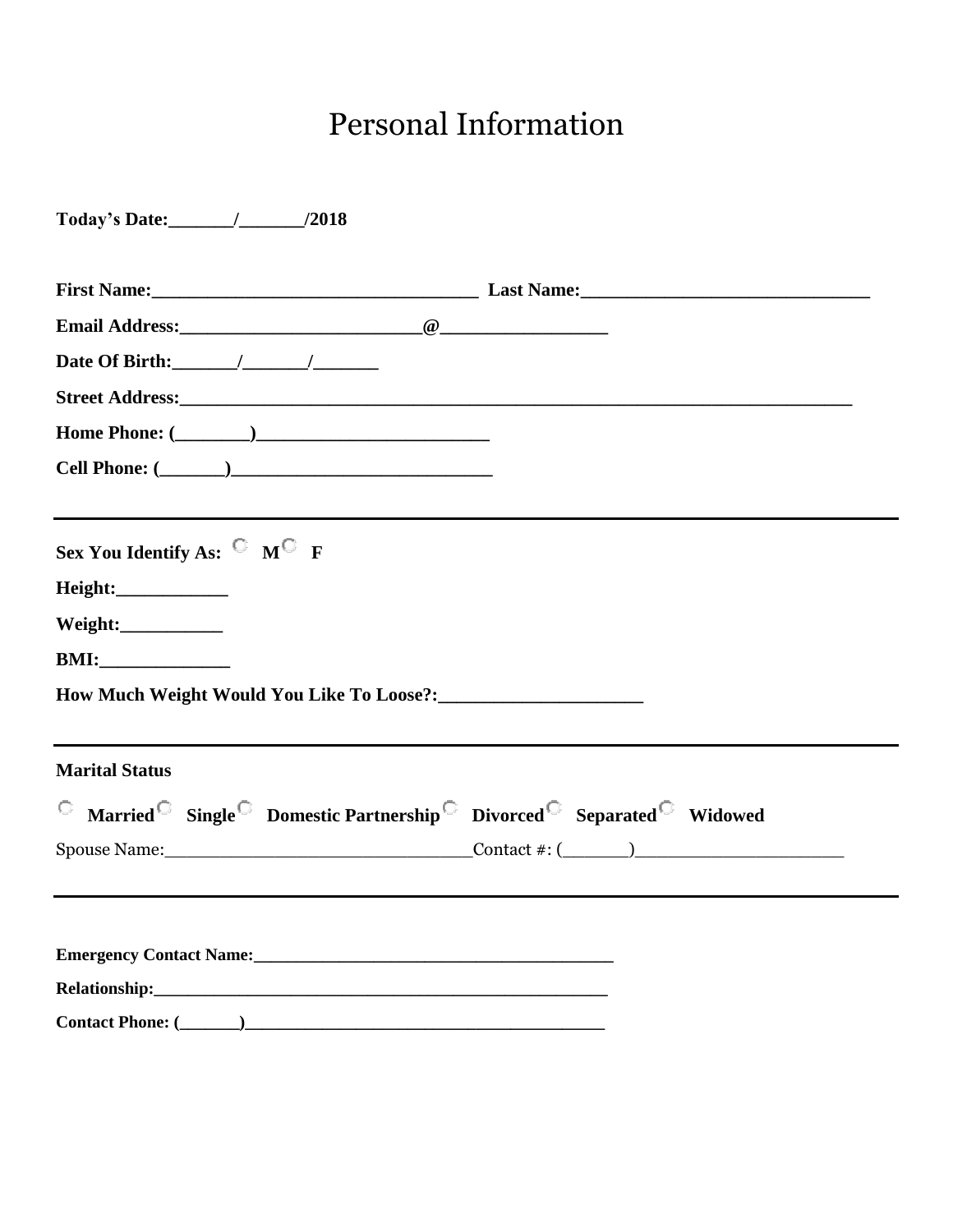#### General Health Status Information

1. How is your weight distributed?

Central (abdomen, hips, buttocks)<sup> $\circ$ </sup> General (all over, carries weight well)

2. Challenges maintaining weight loss even with exercise?

 $C$  Yes<sup> $C$ </sup> No

3. Sleep/Energy

 $C$  Yes<sup> $C$ </sup> No

4. Wakes refreshed, energized?

 $\circ$  Yes  $\circ$  No

5. Uses caffeine to get going in the morning?

 $\circ$  Yes  $\circ$  No

- 6. Energy low all day, Fatigue?
- $\degree$  Yes  $\degree$  No
- 7. Energy crash mid-afternoon (2, 3, 4pm)?
- $\circ$  Yes  $\circ$  No
- 8. Wired at night (night owl, insomnia)?
- $\circ$  Yes $\circ$  No

#### General

- 1. Women: Any; Hot flashes, night sweats, insomnia?
	- $\circ$  Yes  $\circ$  No
- 2. Low libido, decreased sex drive?

 $\degree$  Yes  $\degree$  No

3. Depression, mood swings?

 $\degree$  Yes  $\degree$  No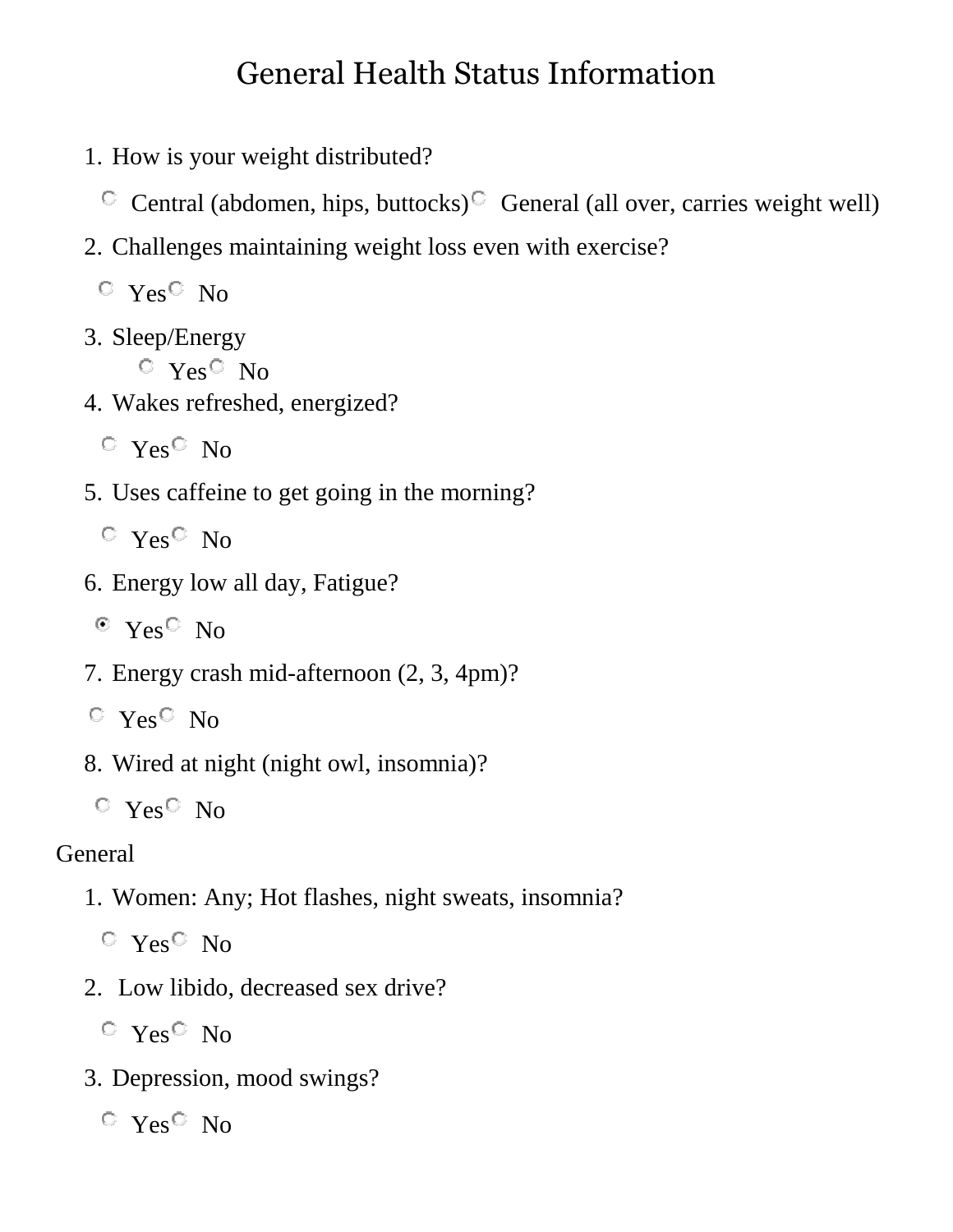- 4. Muscle weakness, decreased muscle tone?
	- $V_{\text{es}}$  No
- 5. High stress (emotional, financial, physical etc)?
	- $\circ$  Yes  $\circ$  No
- 6. Hair loss, feeling cold frequently, constipation?
	- $\circ$  Yes  $\circ$  No

Do you have any special needs? If so please explain:

Present Health:  $\Box$  Great  $\Box$  Good  $\Box$  Fair  $\Box$  Poor

What are your health Concerns:

Who is your primary care provider:\_\_\_\_\_\_\_\_\_\_\_\_\_\_\_\_\_\_\_\_\_\_\_\_\_\_\_\_\_\_\_\_\_

Contact  $\#$ :  $(\_\_\_\_\_\_\_\$ 

Please list any allergies that you may have:

Please list any medications you are currently taking:

\_\_\_\_\_\_\_\_\_\_\_\_\_\_\_\_\_\_\_\_\_\_\_\_\_\_\_\_\_\_\_\_\_\_\_\_\_\_\_\_\_\_\_\_\_\_\_\_\_\_\_\_\_\_\_\_\_\_

\_\_\_\_\_\_\_\_\_\_\_\_\_\_\_\_\_\_\_\_\_\_\_\_\_\_\_\_\_\_\_ \_\_\_\_\_\_\_\_\_\_\_\_\_\_\_\_\_\_\_\_\_\_\_\_\_\_\_\_

 $\_$  , and the set of the set of the set of the set of the set of the set of the set of the set of the set of the set of the set of the set of the set of the set of the set of the set of the set of the set of the set of th

\_\_\_\_\_\_\_\_\_\_\_\_\_\_\_\_\_\_\_\_\_\_\_\_\_\_\_\_\_\_\_ \_\_\_\_\_\_\_\_\_\_\_\_\_\_\_\_\_\_\_\_\_\_\_\_\_\_\_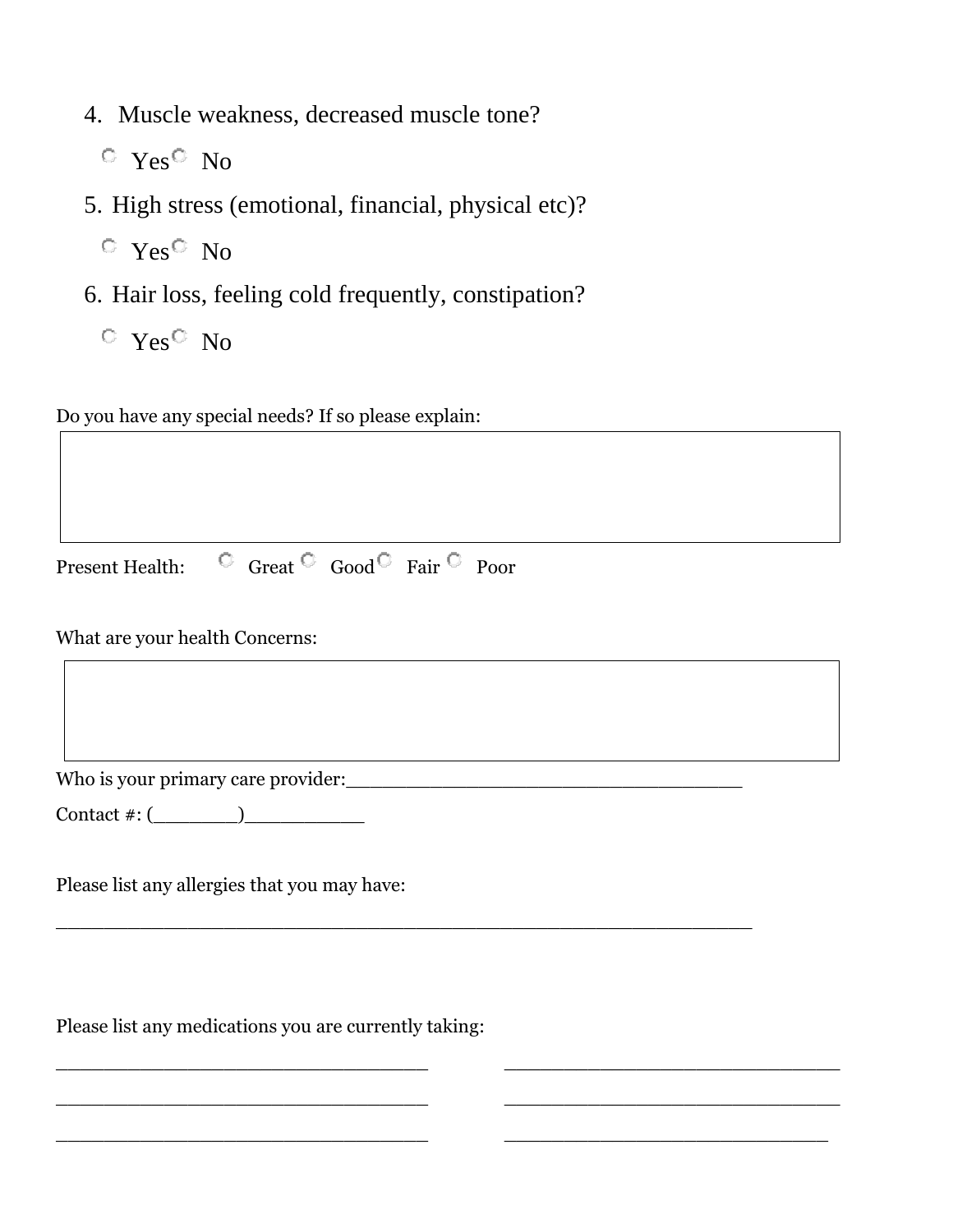### Previous Weight Loss History

Have you previously tried other Programs? ( Weight Watchers, Jenny Craig, LA Weight Loss, etc)

| $\circ$ Yes <sup><math>\circ</math></sup> No                                                                |
|-------------------------------------------------------------------------------------------------------------|
| Name of Program:                                                                                            |
| Length of weeks you participated:                                                                           |
| Amount of weight Lost:                                                                                      |
| Did you keep the weight off? $\circ$ Yes <sup>C</sup> No                                                    |
| Describe your current exercise regimen:                                                                     |
|                                                                                                             |
| Kindly provide us information about whether you take some of following if yes then mention the<br>quantity. |
| Cigarettes <sup><math>\textcircled{r}</math></sup> Yes <sup><math>\textcircled{r}</math></sup> No           |
| Cigarettes Quantity                                                                                         |
| Coffee $\overline{\phantom{a}}$ Yes $\overline{\phantom{a}}$ No<br>Coffee Quantity                          |
| Soda <sup><math>\heartsuit</math></sup> Yes <sup><math>\heartsuit</math></sup> No                           |
| Cola Quantity                                                                                               |
| Water $\overline{\phantom{a}}$ Yes $\overline{\phantom{a}}$ No                                              |
| Water Quantity                                                                                              |
| Alcohol<br>$^{\mathbb{C}}$ Yes<br>$^{\mathbb{C}}$ No                                                        |
| Alcohol Quantity                                                                                            |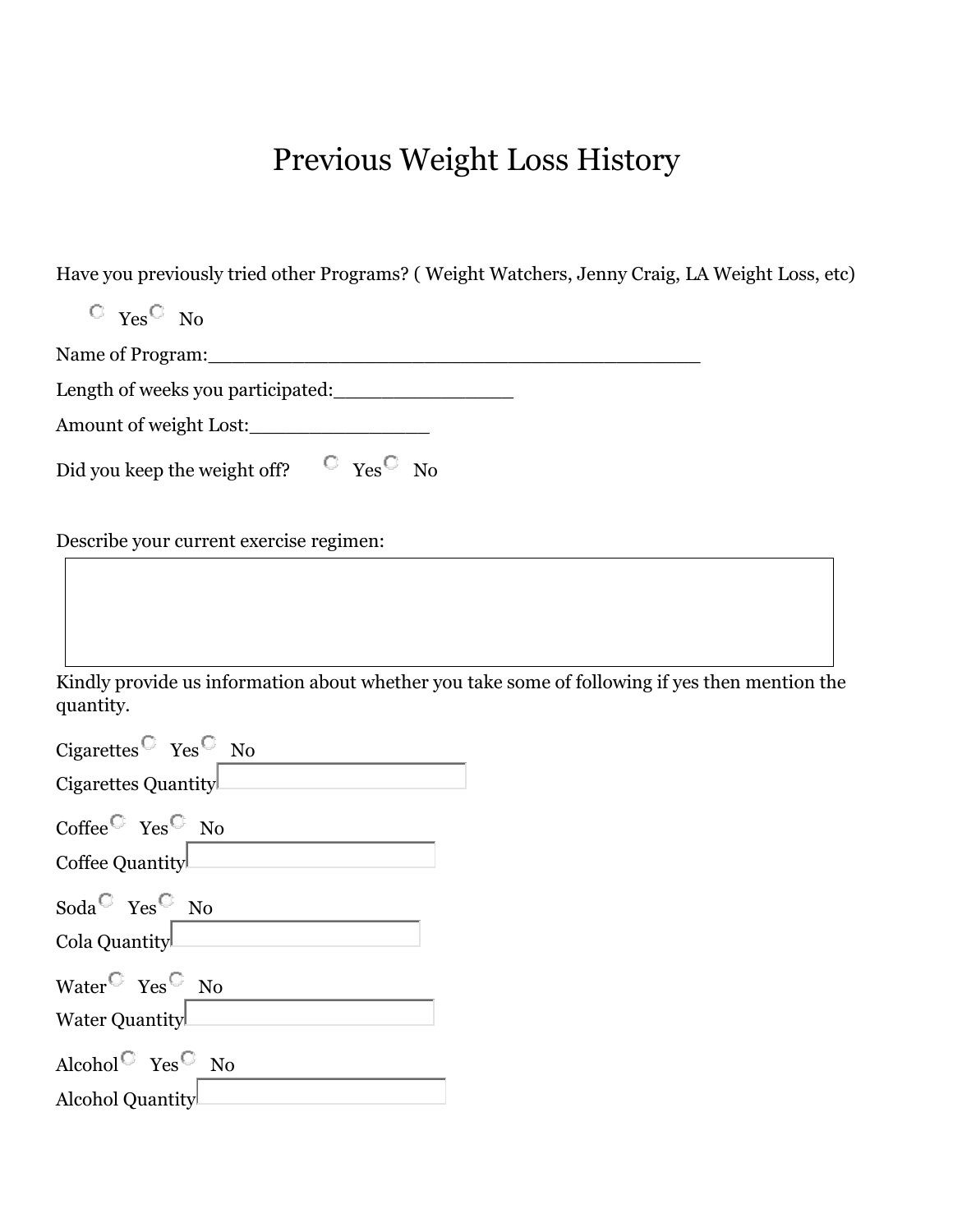| Tea <sup><math>\heartsuit</math></sup> Yes <sup><math>\heartsuit</math></sup> No                 |
|--------------------------------------------------------------------------------------------------|
| Tea Quantity                                                                                     |
| Rec drugs $\circ$ Yes $\circ$ No<br>Rec drugs Quantity                                           |
|                                                                                                  |
| Other <sup><math>\circ</math></sup> Yes <sup><math>\circ</math></sup> No                         |
| Other Quantity                                                                                   |
| <b>Personal History</b>                                                                          |
| List hospitalizations or surgeries have you had with corresponding dates.                        |
|                                                                                                  |
|                                                                                                  |
|                                                                                                  |
|                                                                                                  |
| Have you been diagnosed with any diseases or disorders Any prior or current diagnosis of cancer? |
| $\circ$ Yes <sup><math>\circ</math></sup> No                                                     |

| Any prior or current diagnosis of type I diabetes? $\overline{C}$ Yes $\overline{C}$ No        |  |  |
|------------------------------------------------------------------------------------------------|--|--|
| Any prior or current kidney disease? $\overline{\phantom{a}}$ Yes $\overline{\phantom{a}}$ No  |  |  |
| Any prior or current liver disease? $\overline{\text{C}}$ Yes $\overline{\text{C}}$ No         |  |  |
| Any surgery within the last 4 weeks? $\overline{\text{C}}$ Yes $\overline{\text{C}}$ No        |  |  |
| Any surgery scheduled in the next 3 months? $\overline{\text{C}}$ Yes $\overline{\text{C}}$ No |  |  |
| Date of most recent full physical exam: $\frac{1}{\sqrt{2\pi}}$                                |  |  |
|                                                                                                |  |  |
| Any abnormalities noted:                                                                       |  |  |
|                                                                                                |  |  |

Review of Symptom Weight

Weight 1 yr. ago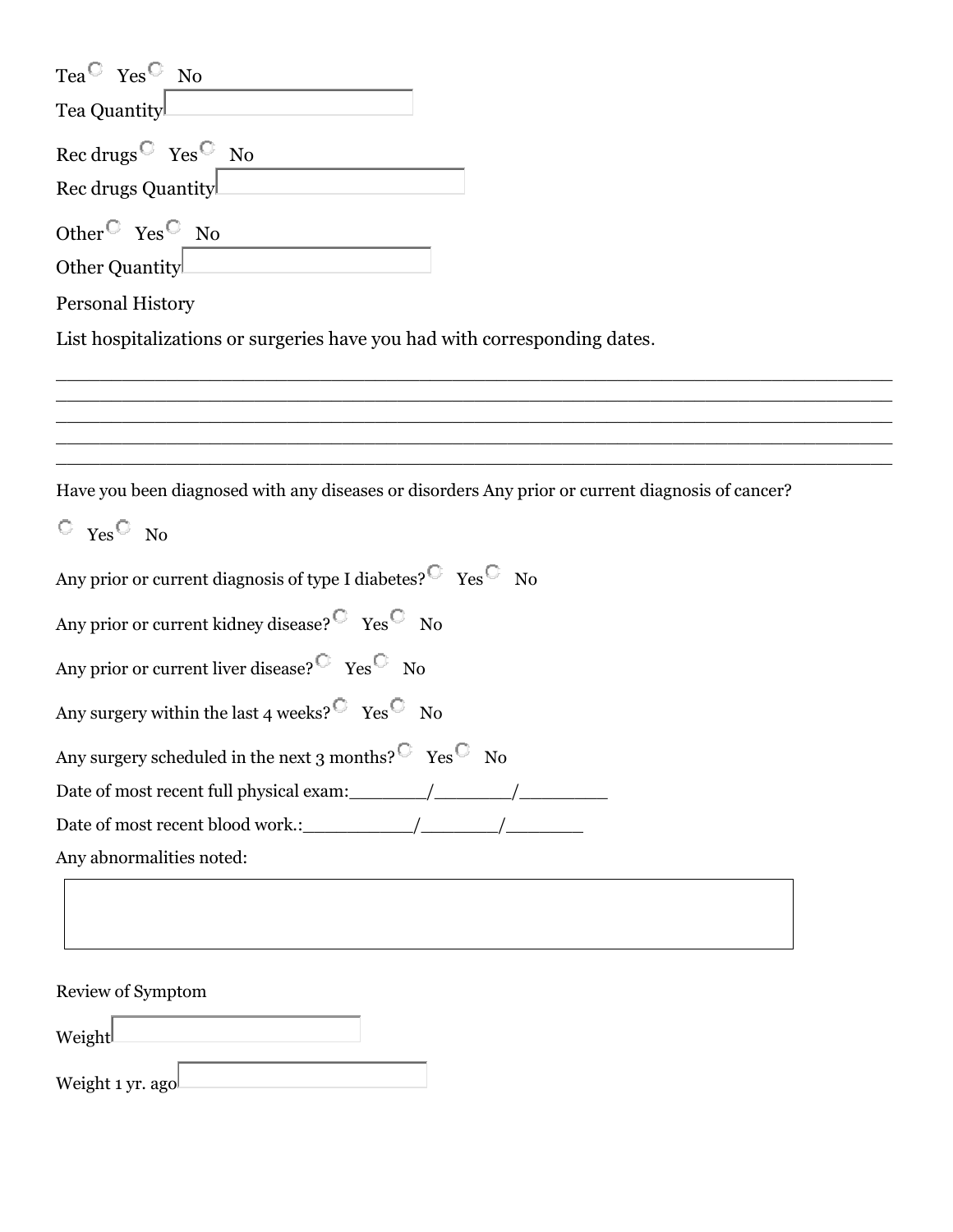**Y**= a condition you have **Now N**= Conditions You Have **Never** had **P**= a condition you have had in **Past**

Eczema $\overline{\mathbb{C}}$  Y $\overline{\mathbb{C}}$  N $\overline{\mathbb{C}}$  P Hives  $\begin{array}{cc} \nabla & \nabla \nabla \times \mathbf{R} \nabla \times \mathbf{R} \nabla \times \mathbf{R} \nabla \times \mathbf{R} \nabla \times \mathbf{R} \nabla \times \mathbf{R} \nabla \times \mathbf{R} \nabla \times \mathbf{R} \nabla \times \mathbf{R} \nabla \times \mathbf{R} \nabla \times \mathbf{R} \nabla \times \mathbf{R} \nabla \times \mathbf{R} \nabla \times \mathbf{R} \nabla \times \mathbf{R} \nabla \times \mathbf{R} \nabla \times$ Acne<sup> $\begin{array}{ccc} \n\mathbf{C} & \mathbf{Y}^{\mathbb{C}} & \mathbf{N}^{\mathbb{C}} & \mathbf{P} \n\end{array}$ </sup> Lumps  $\begin{array}{cc} \nabla \times \mathbb{R}^n \times \mathbb{R}^n \end{array}$  P Night Sweats  $\begin{array}{cc} \nabla & \nabla \nabla \times \mathbf{R} \nabla \times \mathbf{R} \nabla \times \mathbf{R} \nabla \times \mathbf{R} \nabla \times \mathbf{R} \nabla \times \mathbf{R} \nabla \times \mathbf{R} \nabla \times \mathbf{R} \nabla \times \mathbf{R} \nabla \times \mathbf{R} \nabla \times \mathbf{R} \nabla \times \mathbf{R} \nabla \times \mathbf{R} \nabla \times \mathbf{R} \nabla \times \mathbf{R} \nabla \times \mathbf{R$ Headaches  $\begin{array}{cc} \nabla & \nabla^{\mathbb{C}} & \mathbb{N}^{\mathbb{C}} & \mathbb{P} \n\end{array}$ Head Injury  $\begin{array}{cc} \nabla \times \mathbb{C} & \nabla \times \mathbb{C} \nabla \times \mathbb{C} \nabla \times \mathbb{C} \nabla \times \mathbb{C} \nabla \times \mathbb{C} \nabla \times \mathbb{C} \nabla \times \mathbb{C} \nabla \times \mathbb{C} \nabla \times \mathbb{C} \nabla \times \mathbb{C} \nabla \times \mathbb{C} \nabla \times \mathbb{C} \nabla \times \mathbb{C} \nabla \times \mathbb{C} \nabla \times \mathbb{C} \nabla \times \math$ Glaucoma  $\overline{C}$   $\overline{Y}$   $\overline{C}$   $\overline{P}$ Cataracts<sup> $\bigcirc$ </sup> Y<sup> $\bigcirc$ </sup> N<sup> $\bigcirc$ </sup> P Constipation  $\begin{array}{cc} \nabla & \nabla \nabla \times \mathbf{P} \n\end{array}$ Frequent Colds  $\begin{array}{cc} \nabla \cdot \mathbf{V}^{\perp} & \mathbf{V}^{\perp} \nabla \cdot \mathbf{P} \n\end{array}$ Sinusitis  $\begin{array}{cc} \nabla \cdot \mathbf{N}^{\perp} & \nabla \cdot \mathbf{N}^{\perp} \nabla \cdot \mathbf{N}^{\perp} \nabla \cdot \mathbf{N}^{\perp} \nabla \cdot \mathbf{N}^{\perp} \nabla \cdot \mathbf{N}^{\perp} \nabla \cdot \mathbf{N}^{\perp} \nabla \cdot \mathbf{N}^{\perp} \nabla \cdot \mathbf{N}^{\perp} \nabla \cdot \mathbf{N}^{\perp} \nabla \cdot \mathbf{N}^{\perp} \nabla \cdot \mathbf{N}^{\per$ Postnasal Drip  $\begin{array}{cc} \nabla & \nabla \nabla & \mathbf{P} \nabla \nabla \mathbf{P} \nabla \mathbf{P} \nabla \mathbf{P} \nabla \mathbf{P} \nabla \mathbf{P} \nabla \mathbf{P} \nabla \mathbf{P} \nabla \mathbf{P} \nabla \mathbf{P} \nabla \mathbf{P} \nabla \mathbf{P} \nabla \mathbf{P} \nabla \mathbf{P} \nabla \mathbf{P} \nabla \mathbf{P} \nabla \mathbf{P} \nabla \mathbf{P} \nabla$ Dizziness  $\begin{array}{ccc} \mathbb{C} & \mathbb{C} & \mathbb{N}^{\mathbb{C}} & \mathbb{P} \end{array}$ Nose Bleeds  $\begin{array}{ccc} \mathbb{O} & \mathbb{Y}^{\mathbb{O}} & \mathbb{N}^{\mathbb{O}} & \mathbb{P} \end{array}$ Joint Pain/Stiffness Y N P High Blood Pressure  $\begin{array}{cc} \nabla & \nabla \nabla \times \mathbf{P} \n\end{array}$ Heart Murmur  $\begin{array}{cc} \nabla & \nabla \nabla \times \mathbf{P} \nabla \times \mathbf{P} \nabla \times \mathbf{P} \nabla \times \mathbf{P} \nabla \times \mathbf{P} \nabla \times \mathbf{P} \nabla \times \mathbf{P} \nabla \times \mathbf{P} \nabla \times \mathbf{P} \nabla \times \mathbf{P} \nabla \times \mathbf{P} \nabla \times \mathbf{P} \nabla \times \mathbf{P} \nabla \times \mathbf{P} \nabla \times \mathbf{P} \nabla \times \mathbf{P$ Palpitations Y N P Edema<sup> $\bigcirc$ </sup> Y<sup> $\bigcirc$ </sup> N<sup> $\bigcirc$ </sup> P Diarrhea $C_Y C_N C_P$ Blood in Stool Y N P Gas/Bloating  $V^{\mathbb{C}}$   $N^{\mathbb{C}}$  P Broken Bones Y N P Muscle Spasms  $\begin{array}{cc} \nabla & \nabla \nabla \times \mathbf{P} \n\end{array}$ Deep Leg Pain  $\mathbb{C}$   $\gamma \mathbb{C}$   $\gamma \mathbb{C}$  P Cold Hands and Feet  $\begin{array}{cc} \nabla & \nabla \nabla & \mathbf{P} \n\end{array}$ Varicose Veins  $\begin{array}{cc} \nabla & \nabla^{\mathbb{C}} & \mathbb{N}^{\mathbb{C}} & \mathbb{P} \n\end{array}$ Mood Swings Y N P Eating Disorder  $\begin{array}{cc} \nabla & \nabla \nabla \times \mathbf{P} \n\end{array}$ Drug/Alcohol Abuse  $\begin{array}{cc} \nabla \times \mathbb{C} & \nabla \times \mathbb{C} \nabla \times \mathbb{C} \nabla \times \mathbb{C} \nabla \times \mathbb{C} \nabla \times \mathbb{C} \nabla \times \mathbb{C} \nabla \times \mathbb{C} \nabla \times \mathbb{C} \nabla \times \mathbb{C} \nabla \times \mathbb{C} \nabla \times \mathbb{C} \nabla \times \mathbb{C} \nabla \times \mathbb{C} \nabla \times \mathbb{C} \nabla \times \mathbb{C} \$ Difficulty Sleeping Y N

Change in Taste  $\begin{array}{cc} \nabla & Y \nabla & N \nabla & P \n\end{array}$ Goiter Y N P Neck Pain  $\begin{array}{cc} \nabla & Y^{\nabla} & N^{\nabla} & P\n\end{array}$ Wheezing  $\begin{array}{cc} \nabla & Y \nabla & N \nabla & P\n\end{array}$ Asthma  $\begin{array}{cc} \nabla & Y \nabla & N \nabla & P\n\end{array}$ Difficulty Breathing  $C_Y C_N$  P Shortness of Breath  $\overline{C}$   $\gamma \overline{C}$   $\gamma \overline{C}$   $\gamma$ Anemia  $\begin{array}{cc} \nabla & \nabla \nabla & \mathbf{N} \nabla \mathbf{P} \nabla \mathbf{N} \nabla \mathbf{P} \nabla \mathbf{N} \nabla \mathbf{P} \nabla \mathbf{N} \nabla \mathbf{P} \nabla \mathbf{P} \nabla \mathbf{N} \nabla \mathbf{P} \nabla \mathbf{N} \nabla \mathbf{P} \nabla \mathbf{N} \nabla \mathbf{P} \nabla \mathbf{N} \nabla \mathbf{P} \nabla \mathbf{P} \nabla \mathbf{N} \nabla \math$ Gall Bladder Disease  $\begin{array}{cc} \nabla & \nabla \nabla \times \mathbf{P} \n\end{array}$ Heartburn Y N Fainting Y N P Numbness/Tingling  $\begin{array}{cc} \nabla \cdot \mathbf{V} \cap \mathbf{P} \n\end{array}$ Anxiety $\begin{array}{cc} \nabla & \nabla \mathbb{C} & \mathbb{N} \nabla \mathbb{R} \nabla \mathbb{N} \nabla \mathbb{R} \nabla \mathbb{N} \nabla \mathbb{R} \nabla \mathbb{N} \nabla \mathbb{R} \nabla \mathbb{N} \nabla \mathbb{N} \nabla \mathbb{N} \nabla \mathbb{N} \nabla \mathbb{N} \nabla \mathbb{N} \nabla \mathbb{N} \nabla \mathbb{N} \nabla \mathbb{N} \nabla \mathbb{N} \nabla \mathbb{N} \nabla$ Thyroid Problem  $\begin{array}{cc} \nabla \cdot \mathbf{V} \nabla \cdot \mathbf{V} \nabla \cdot \mathbf{P} \n\end{array}$ 

**Female:** Spotting  $\begin{array}{cc} \nabla & \nabla \nabla \times \mathbf{R} \nabla \times \mathbf{R} \nabla \times \mathbf{R} \nabla \times \mathbf{R} \nabla \times \mathbf{R} \nabla \times \mathbf{R} \nabla \times \mathbf{R} \nabla \times \mathbf{R} \nabla \times \mathbf{R} \nabla \times \mathbf{R} \nabla \times \mathbf{R} \nabla \times \mathbf{R} \nabla \times \mathbf{R} \nabla \times \mathbf{R} \nabla \times \mathbf{R} \nabla \times \mathbf{R} \nab$ Irregular Cycles Y N P Pain with Intercourse  $\begin{array}{cc} \nabla & \nabla \nabla & \mathbf{P} \n\end{array}$ Painful Menses  $\begin{array}{cc} \nabla \times \mathbb{R}^n \times \mathbb{R}^n \nabla \times \mathbb{R}^n \nabla \times \mathbb{R}^n \nabla \times \mathbb{R}^n \nabla \times \mathbb{R}^n \nabla \times \mathbb{R}^n \nabla \times \mathbb{R}^n \nabla \times \mathbb{R}^n \nabla \times \mathbb{R}^n \nabla \times \mathbb{R}^n \nabla \times \mathbb{R}^n \nabla \times \mathbb{R}^n \nabla \times \mathbb{R}^n \nabla \times$ Birth Control  $\begin{array}{cc} \nabla & \nabla \nabla \times \mathbf{P} \nabla \nabla \times \mathbf{P} \nabla \times \mathbf{P} \nabla \times \mathbf{P} \nabla \times \mathbf{P} \nabla \times \mathbf{P} \nabla \times \mathbf{P} \nabla \times \mathbf{P} \nabla \times \mathbf{P} \nabla \times \mathbf{P} \nabla \times \mathbf{P} \nabla \times \mathbf{P} \nabla \times \mathbf{P} \nabla \times \mathbf{P} \nabla \times \mathbf{P} \nabla \times$ Breast Lumps  $\begin{array}{cc} \nabla & \nabla \nabla \times \mathbf{P} \nabla \times \mathbf{P} \nabla \times \mathbf{P} \nabla \times \mathbf{P} \nabla \times \mathbf{P} \nabla \times \mathbf{P} \nabla \times \mathbf{P} \nabla \times \mathbf{P} \nabla \times \mathbf{P} \nabla \times \mathbf{P} \nabla \times \mathbf{P} \nabla \times \mathbf{P} \nabla \times \mathbf{P} \nabla \times \mathbf{P} \nabla \times \mathbf{P} \nabla \times \mathbf{P$ Breast Pain<sup> $\bigcirc$ </sup>  $Y^{\bigcirc}$   $N^{\bigcirc}$  P  $STD^{\mathbb{C}}$  y  $\mathbb{C}$   $N^{\mathbb{C}}$  p Menopausal Symptoms  $O_V O_N O_P$ Age your Periods Started:\_\_\_\_

Age your Period Ended:\_\_\_\_\_ Average Length Of Cycle:\_\_\_\_\_ Number of Pregnancies: Number of Births:\_\_\_\_\_\_

 $C_{Y}C_{N}C_{P}$ Heart Disease  $O_YO_NO_P$ Jaundice  $C_Y C_N C_P$ Indigestion  $O_YO_NO_P$ Hemorrhoids  $O_V O_N O_P$ Abdominal Pain  $O_V O_N O_P$ Peptic Ulcer  $C_Y C_N C_P$ Frequent Kidney Infection  $O_V O_N O_P$ Arthritis  $O_V O_N O_P$ Excessive Thirst  $C_Y C_N C_P$ Excessive Hunger  $O_YO_NO_P$ 

Tuberculosis

**Males:** Hernias

 $O_YO_NO_P$ Testicular Masses  $C_{Y}C_{N}C_{P}$ Testicular Pain  $O_YO_NO_P$ Sexual Difficulties  $C_V C_N C_P$ STD  $C_Y C_N C_P$ Prostate Disease  $O_YO_NO_P$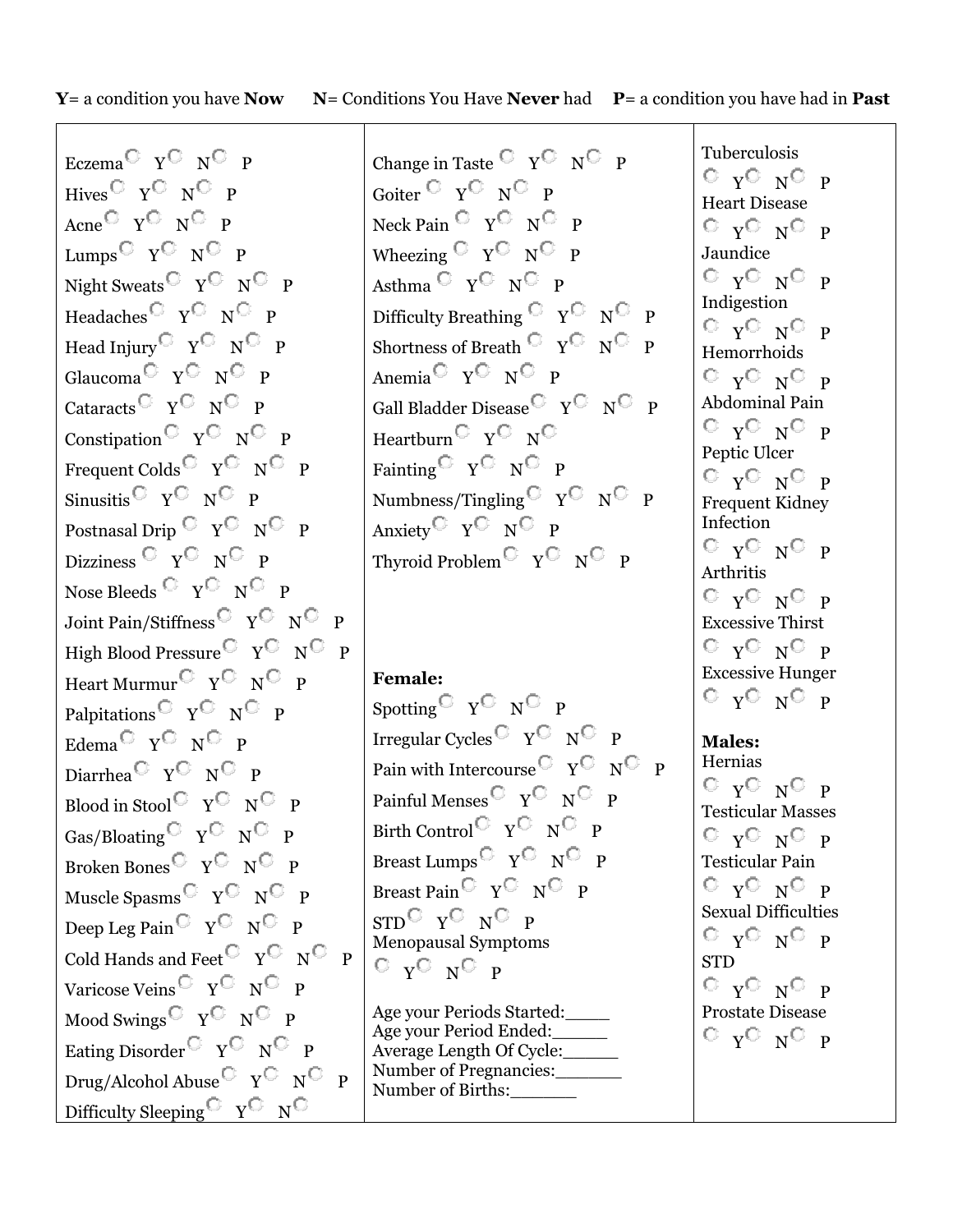# Hudes Concierge Medicine Consent For Diet Clinic Treatment

I\_\_\_\_\_\_\_\_\_\_\_\_\_\_\_\_\_\_\_\_\_\_\_\_\_\_\_\_\_\_\_\_\_\_\_\_\_\_authorize the Dr. Brian K. Hudes and Hudes Concierge Medicine to use the following to facilitate my diagnosis and treatment: Use of Nutrition: Vitamin B and Vitamin D intramuscular vitamin injections: [initials] Prescription Medications: [Initials] Physical Medicine: JuVa Shape Ultrasound and Radio Frequency Therapy \_\_\_\_\_\_\_(Initials)

Lifestyle Counseling: (Diet therapy, promotion of wellness including recommendations for exercise, sleep and stress.)

I recognize the potential risks and benefits of these procedures as described below:

**Potential Benefits:** Restoration of health and the body's maximum functional capacity without the use of surgery, relief of pain and symptoms of disease, assistance in injury and disease recovery, and prevention of disease or its progression.

**Potential Risks:** Allergic reactions to prescribed medications, herbs and supplements, side effects of natural medications, inconvenience of lifestyle changes, injury from injections, venipunctures or procedures, tenderness/soreness or bruising from physical treatments. Please note, you will be obtaining the written prescription and filling at a pharmacy of your choice.

**Side Effects:** Phentermine side effects to keep an eye out for include the onset of headaches, irritability, restlessness, slight water retention, tenderness of breast tissue, swelling of the injection site, and depression. There are some rare, severe side effects as well which include the development of ovarian hyper stimulation in females. The latter condition requires immediate medical treatment and is accompanied by the following symptoms: tremendous pain in the region of the pelvis, the swelling of feet, legs, and hands, abdominal pain, abdominal swelling, difficulty breathing, diarrhea, vomiting, nausea, a diminishing of urination, and weight gain. If a user ofphentermine products notes any side effects it is recommended that he or she cease using the products immediately and that he or she seek out the assistance of a physician.

**Notice to all pregnant women**: All female patients must alert the doctor if they know or suspect that they are pregnant as some of the therapies used could present a risk to pregnancy. There are no therapies at Diet Doc that are acceptable for pregnant woman.  $\blacksquare$ 

I understand that a record will be kept of the health services provided to me. This record will be kept confidential, and will not be released to others unless so directed by myself, my representative, or unless law requires. I understand that I may look at my medical record and can request a copy of my record by my paying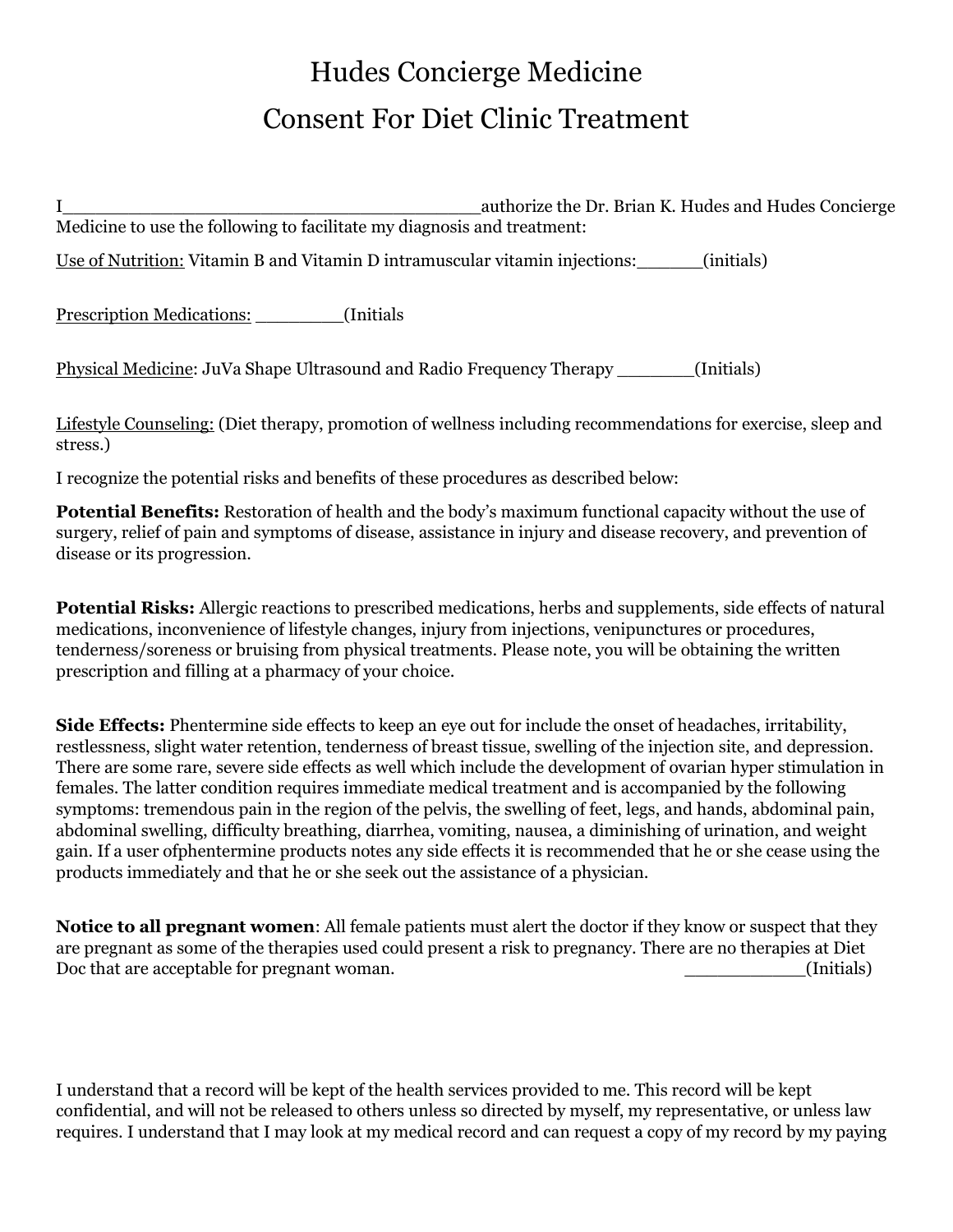the appropriate fee. I understand that my medical record will be kept no more than ten years after the date of my last treatment.

I understand that the doctor will answer any questions that I might have.

With this knowledge, I voluntarily consent to the above Weight Loss Regimen. I realize that neither the doctor nor any personnel of Hudes Concierge Medicine has made any absolute guarantees to me regarding cure or improvement of my condition. I understand that I am free to withdraw my consent and discontinue participation in these procedures at any time. I waive my right to future litigation regarding my present health condition by signing this agreement. \_\_\_\_\_\_\_\_\_\_(Initials)

Printed Name:\_\_\_\_\_\_\_\_\_\_\_\_\_\_\_\_\_\_\_\_\_\_\_\_\_\_\_\_\_\_\_\_\_\_

 $Signature:$  Date:  $\frac{1}{2}$  Date:  $\frac{1}{2}$  Date:  $\frac{1}{2}$  Date:  $\frac{1}{2}$   $\frac{1}{2}$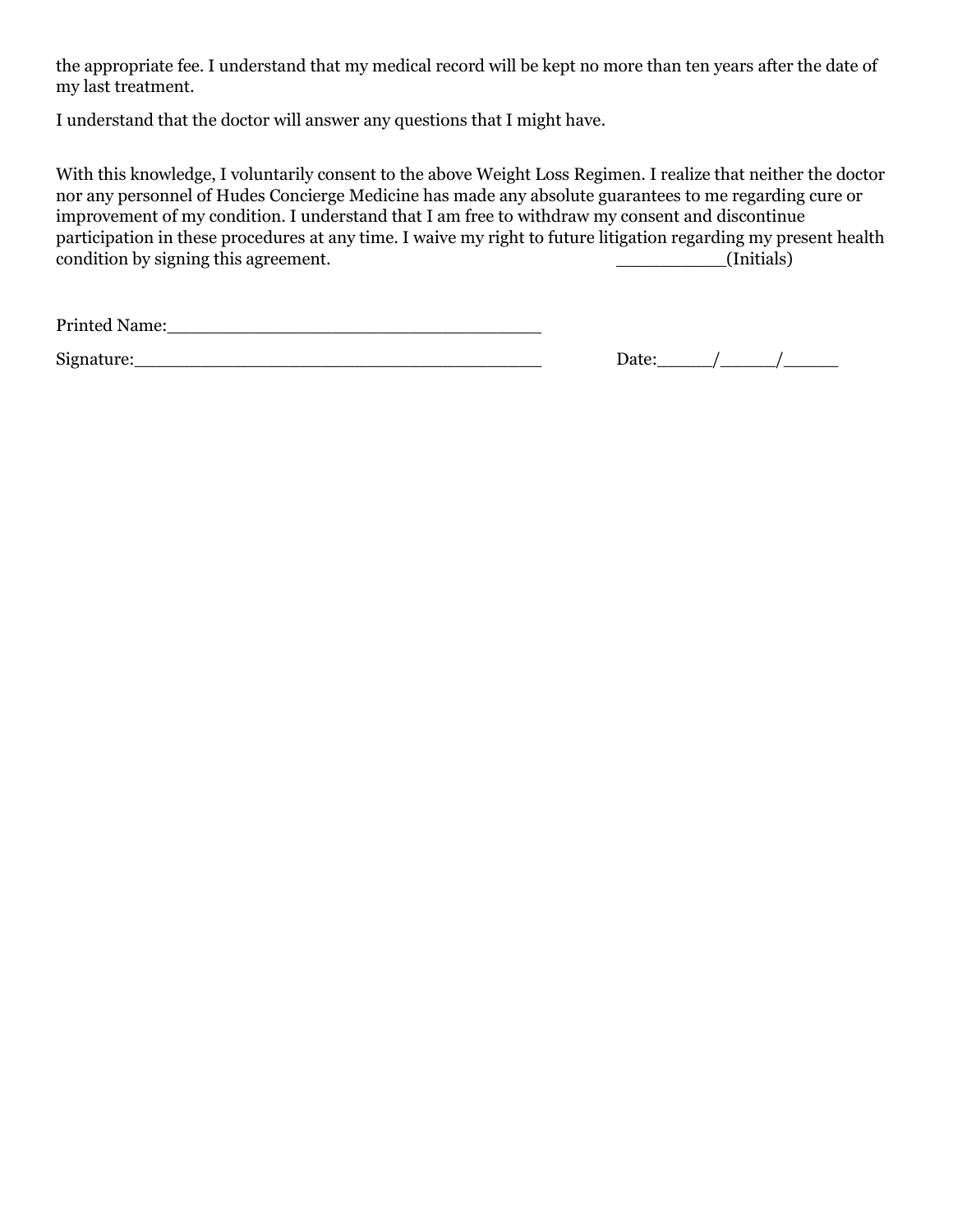### Acknowledgement of Receipt of Statement of Privacy Practices & Patients Rights

I acknowledge that I have received a copy of the Statement of Privacy Practices for the office Hudes Concirege Medicine. The Statement of Privacy Practices describes the types of uses and disclosures of my protected health information that might occur in my treatment, payment for services, or in the performance of office health care operations. The Statement of Privacy Practices also describes my rights and the responsibilities and duties of this office with respect to my protected health information. The Statement of Privacy Practices is also posted in the facility.

Hudes Concierge Medicine reserves the right to change the privacy practices that are describes in the Statement of Privacy Practices. If privacy practices change, I will be offered a copy of the revised Statement of Privacy Practices at the time of my first visit after the revisions become effective. I may also obtain a revised Statement of Privacy Practices by requesting that one be mailed to me.

Additional Disclosure Authority:

In addition to the allowable disclosure described in the Statement of Privacy Practices, I hereby specifically authorize disclosure of my protected health care information to the persons indicated below:

| Name: | Relationship: |
|-------|---------------|
| Name: | Relationship: |
| Name: | Relationship: |

Statement of Privacy Practices:

Our office is dedicated to protect the privacy rights of our patients and the confidential information entrusted to us. The commitment of each employee to ensure that your health information is never compromised is a principle concept of our practice. We may, from time to time, amend our privacy policies and practices but will always inform you of any changes that might affect your rights.

Protecting Your Personal Healthcare Information:

We use and disclose the information we collect from you only as allowed by the Health Insurance Probability and Accountability Act and the state of Washington. This personal health information will never be otherwise given to anyone- even family members- without your written consent. You, of course, may give written authorization for us to disclose your information to anyone you choose, for any purpose.

Our offices and electronic systems are secure from unauthorized access and our employees are trained to make certain that the confidentiality of your records is always protected. Our privacy policy and practices apply to all former, current, and future patients, so you can be confident that your protected health information will never be improperly disclosed or released.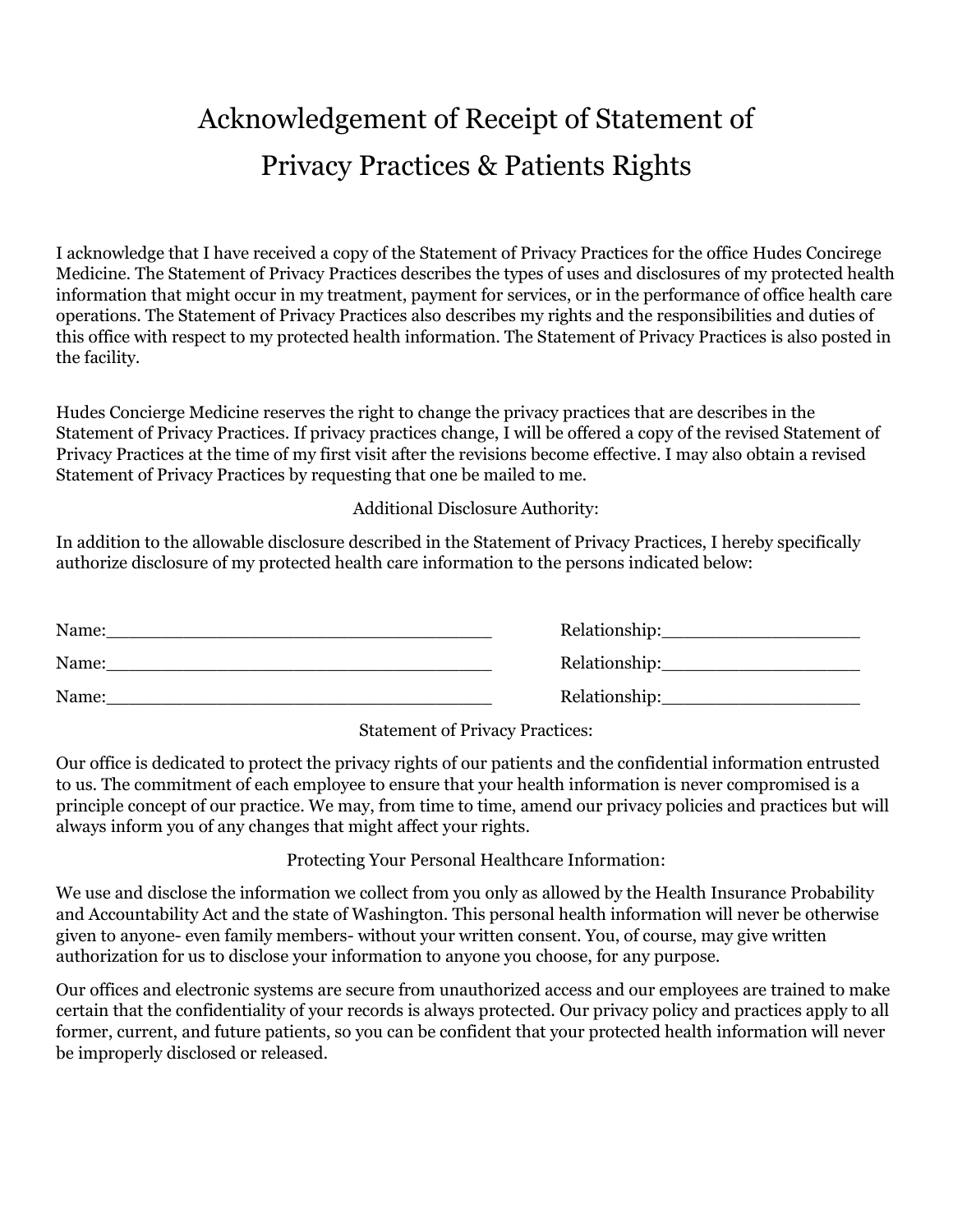#### Collecting Protected Health Information:

We will only request personal information needed to provide our standard of quality care, implement payment activities, conduct normal practice operations, and comply with the law. This may include your name, address, telephone number(s), Social Security Number, employment data, medical history, health records, ECT. Perfect Health Technologies retains full ownership of all documentation collected, and reserves the right to duplicate it for treatment purposes. While most of the information will be collected from you, we may obtain information from third parties if it is deemed necessary. Regardless of the source, your personal information will always be protected to the full extent of the law.

Disclosure of your Protected Health Information:

As stated above, we may disclose information as required by law. We are obligated to provide information to law enforcement and governmental official under certain circumstances. We will not use your information for marketing purposes without your written consent.

We may use and/or disclose your health information to communicate reminders about your appointments including utilizing phone auto dialers to remind you of missed consults, follow-up to your diet, doctor renewals, etc., voicemail/answering machine messages, postcards, newsletters and special events.

#### Patient Rights:

You have the right to request copies of your healthcare information; to request copies in various formats; and to request a list of instances in which we, or our business associates, have disclosed your protected information for used other than stated above. All such requests must be in writing. We may charge you for copies in an amount allowed by law. If you believe your rights have been violated, we urge you to notify us immediately. You can also notify the U.S. Department of Health and Human Services.

We thank you for being a patient at our office. Please let us know if you have any questions concerning your privacy rights and the protection of your personal health information.

 $Signature:$  Date:  $\frac{1}{2}$  Date:  $\frac{1}{2}$  Date:  $\frac{1}{2}$  Date:  $\frac{1}{2}$